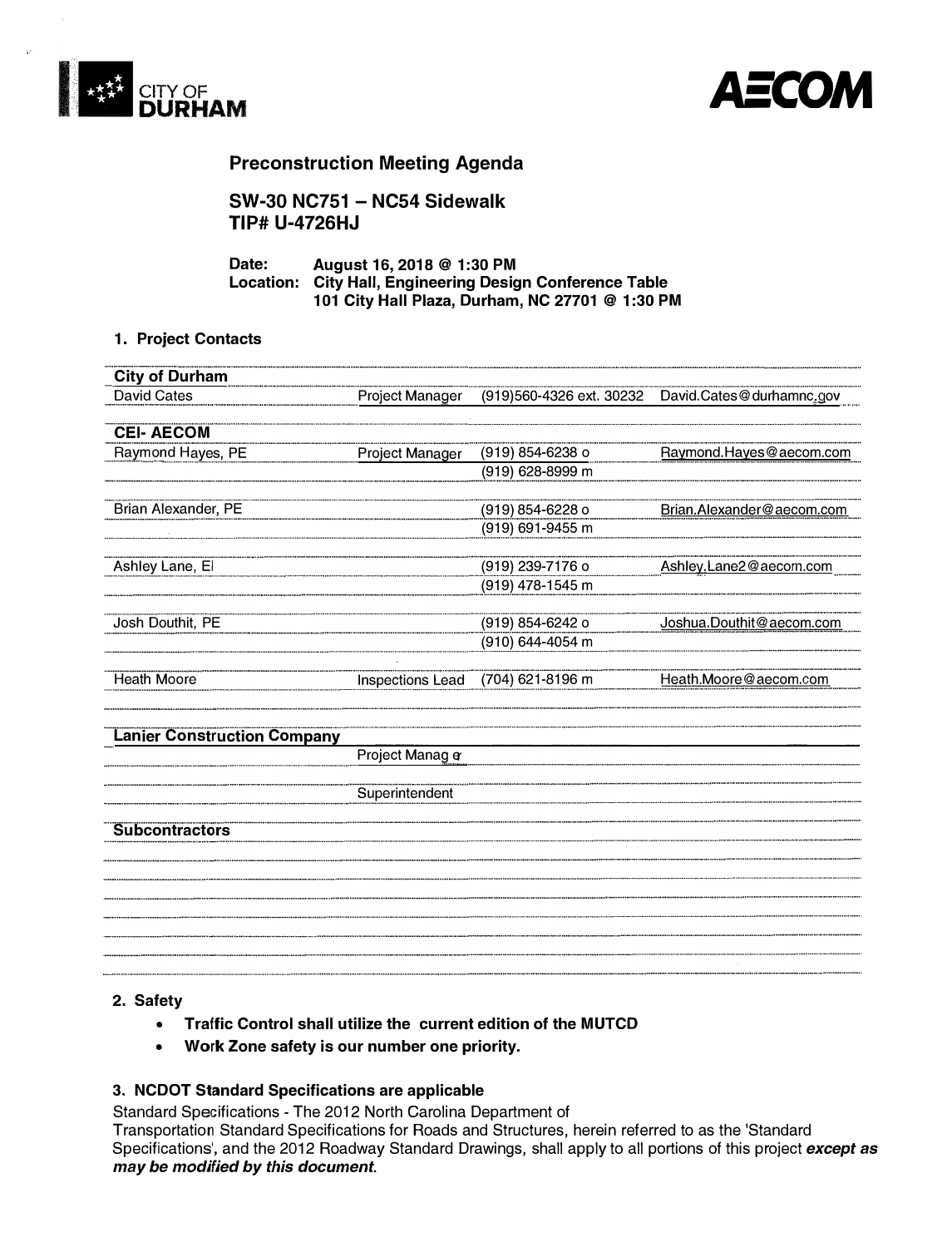# **4. Notice to Proceed**

- Contract Time-90 days from Notice to Proceed
- Liquidated Damages \$400/day

# **5. Day and Time Restrictions**

- Working Hours: 9 AM 4 PM for lane restrictions
- Normal Working hours 7 AM 5 PM Monday through Friday
- Intermediate Contract Time #1- Contractor shall not close or narrow any traffic lane:
	- o Standard Day Restrictions Mon-Fri 6:00 a.m. to 9:00 a.m. & 4:00 p.m. to 7:00 p.m.
	- o Notice- No weekend work. Restricted Fri 7:00 p.m. to Mon 6:00 a.m.
	- o ITC#1 Liquidated Damages are \$250 per 15 minutes.

# **6. Meetings**

• Time and place

# **7. Erosion Control**

- Certified Supervisor, Foreman, Installer Level I
- Must report on NPDES form weekly and obtain signature from AECOM inspections
- No Erosion Control permits needed for project
- Contractors responsible for maintaining adequate erosion control
- If the City is cited by an NOV, this will be assessed to the Contractor

# **8. DBE Reporting**

- DBE-IS Report needed monthly itemized by line item
- Contract DBE Goal: 1.0%
- Committed 21.6%- Lanier Construction Company

# **9. Progress Schedule; include the following as a minimum**

- Erosion Control
- Construction Staking
- Sidewalk- *convey construction sequence for the sections*
- Curb and Gutter
- Drainage

# **10. Required Letters**

- Buy America-All steel products must have a certificate or notarized letter stating compliance.
- Supplemental Agreement Authorization
- Safety Officer
- Certified Erosion Control Personnel

# **11. Pre-Construction Video**

- Walking Video w/ narration & index
- Pay particular attention to driveways & mailboxes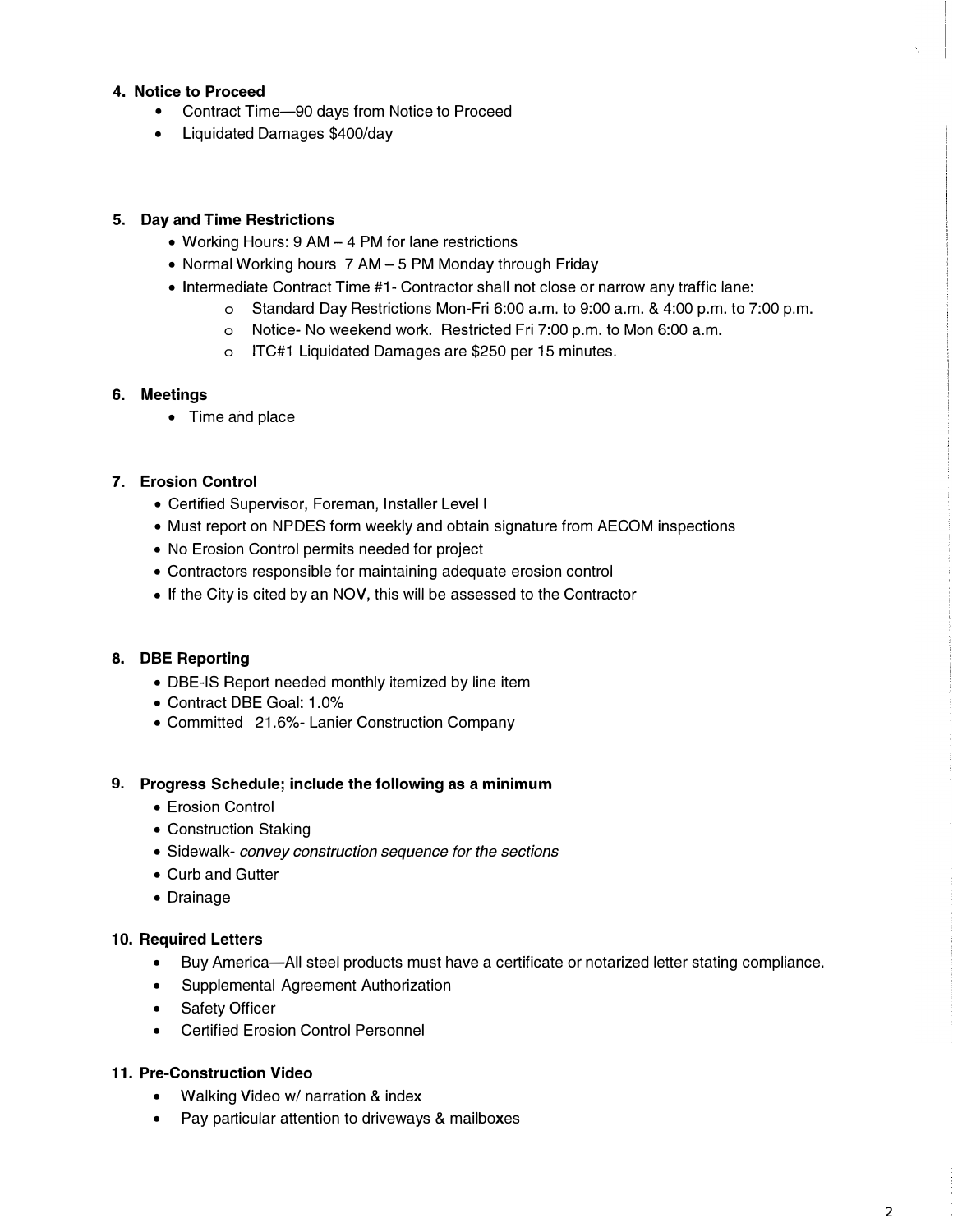### **12. Public Advisory**

- Submit for review & approval
- Distribute written notice seven calendar days in advance of construction.
- Notify Fire Marshall with regard to relocation of Fire Hydrant

#### **13. Submittals and Certifications**

- Engineer shall provide submittal log.
- See Article 106-3 CONTRACTOR FURNISHED CERTIFICATION of the 2012 NCDOT Standards Specifications. Type  $1 - 7$  Certifications shall be provided as required.
- Delivery Tickets, proof of purchase or bill of laden are required for all materials delivered to the project.
- Materials must be on the NCDOT's Approved Products List
- **Schedule**
- Subcontractor Approval Forms with Subcontractor Agreements
	- o Subcontractor must be prequalified with NCDOT
	- o SAF Approval Required prior to subcontractor beginning work
	- o Send actual subcontracts for review (speeds up the review.
	- o Must include the FHWA 1273 form within the subcontract.
- Traffic Control Devices
- **• RCP**
- Drainage Structures or material
- Stone- Quarry certification of material
- Borrow- Requires sampling
- Seed and Mulch
- Truncated sidewalk warning panels
- Steel Items & Reinforcing-wire mesh fabric
	- o Certified mill test report
	- o M&T Form 913
- Concrete Mix Designs- must be listed on the NCDOT's listing of Approved Concrete Mix Designs. Contract requires Hi Early mix for driveways.

#### **14. Reporting and Pay Applications**

Daily Reports - Must be entered within 24 hours of completion of day's work

 $\mathcal{L}_{\mathcal{L}}$ 

- Pay Applications- Resolve quantities with AECOM inspector.
	- o Contractor shall initiate through PDRX
	- o Cut-off Date
	- o In order to process a payment we must have documentation of material receipt on the project, certifications, SAF's, Certified Payroll, Sales Tax, DBE-IS forms itemized by line item.
- Who needs a PDRX Login?

# **15. Scheduling Inspections**

- Point of Contact Heath Moore (AECOM)
- Communicate needs the day before inspections are needed
- Trimat is AECOM's materials testing sub-consultant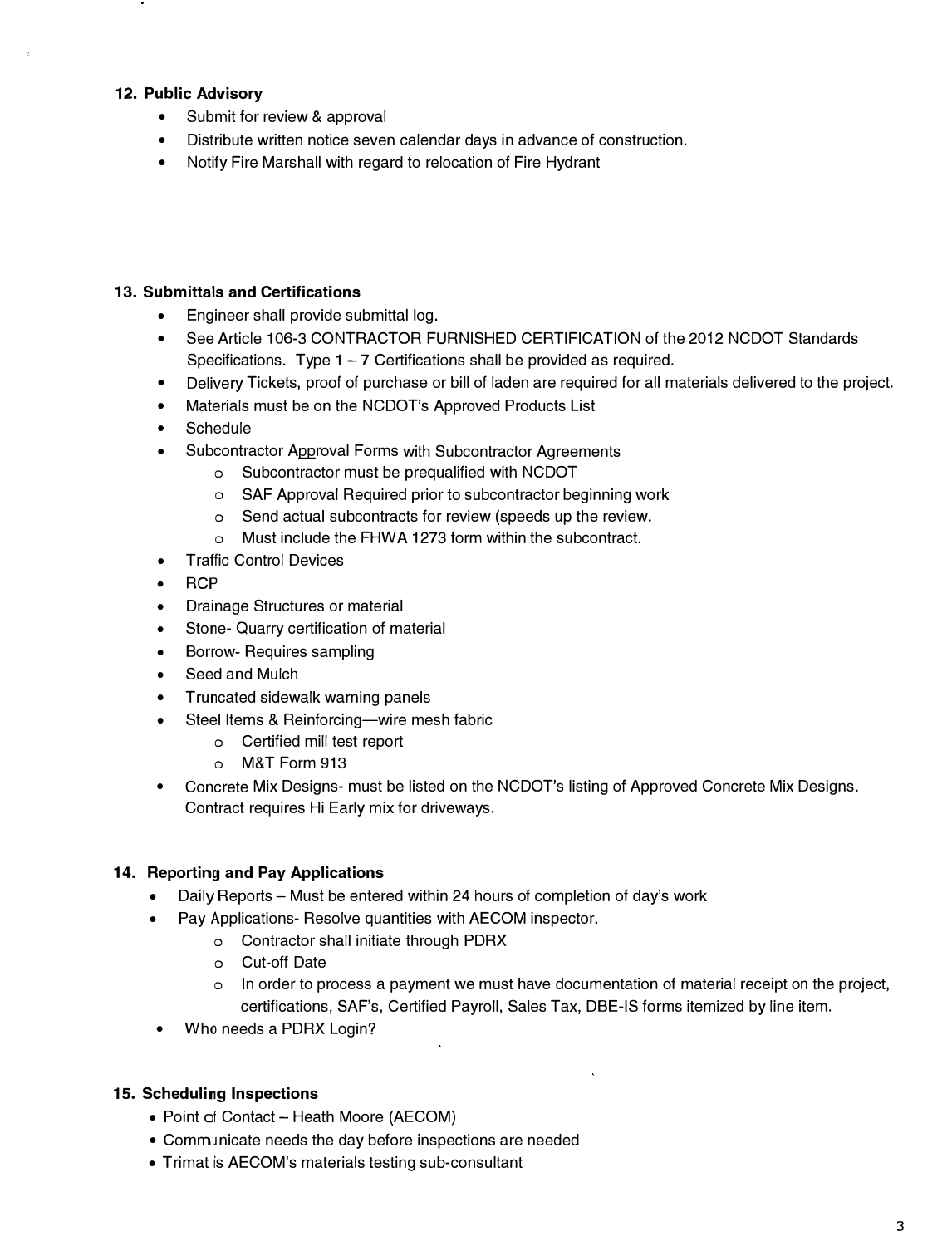# **16. Inspections & Material Testing-** *Do not perform work without having scheduled appropriate Testing*

- Proof roll of existing conditions once stripped
- Review of soil beneath drainage pipe
- Conventional Density on soil embankment
- Proof roll and conventional density testing on soils.
- Borrow Sampling- must be approve prior to importing
- Concrete Testing
	- o All materials will be sampled- Curb, Sidewalk, etc...

#### **17. Maintain Insurance Certificate**

#### **18. PROWAG Curb Ramps**

**• Let's discuss layout prior to pours.**

#### **19. Useful links**

http://pdrxp6-pw.durhamnc.gov/PdrxWeb/login.aspx

#### **20. Key Success Factors**

- Teamwork
- Start Strong
	- o Submittals- Get them to AECOM and we will review and approve.
	- o DOT Required Submittals- SAF's, etc...
	- o Call in utility locates. Investigate all areas requiring cut- general excavation, storm drainage, etc.... Let's identify any conflicts early and adjust as necessary.
- Be aware of the stakeholders and environment
	- o Businesses
	- o Vehicle and Pedestrian Traffic
	- o Personal Property- Yards, Driveways, Stairs.
	- o Maintain a clean project
	- o Historical Features
- Anticipate issues and discuss prior to performing the work.
	- o Review the materials required to complete the project. Communicate to the subcontractors this is a DOT format project. Make a submittal early to determine if there is a compliance question.

**General Discussion** 

REVISION OF PLANS - GARRENT & HOPE VALLEY EUMINATE, DRIVEWAY RECONSTRUCTION  $*$  whene *Pope slope protention*